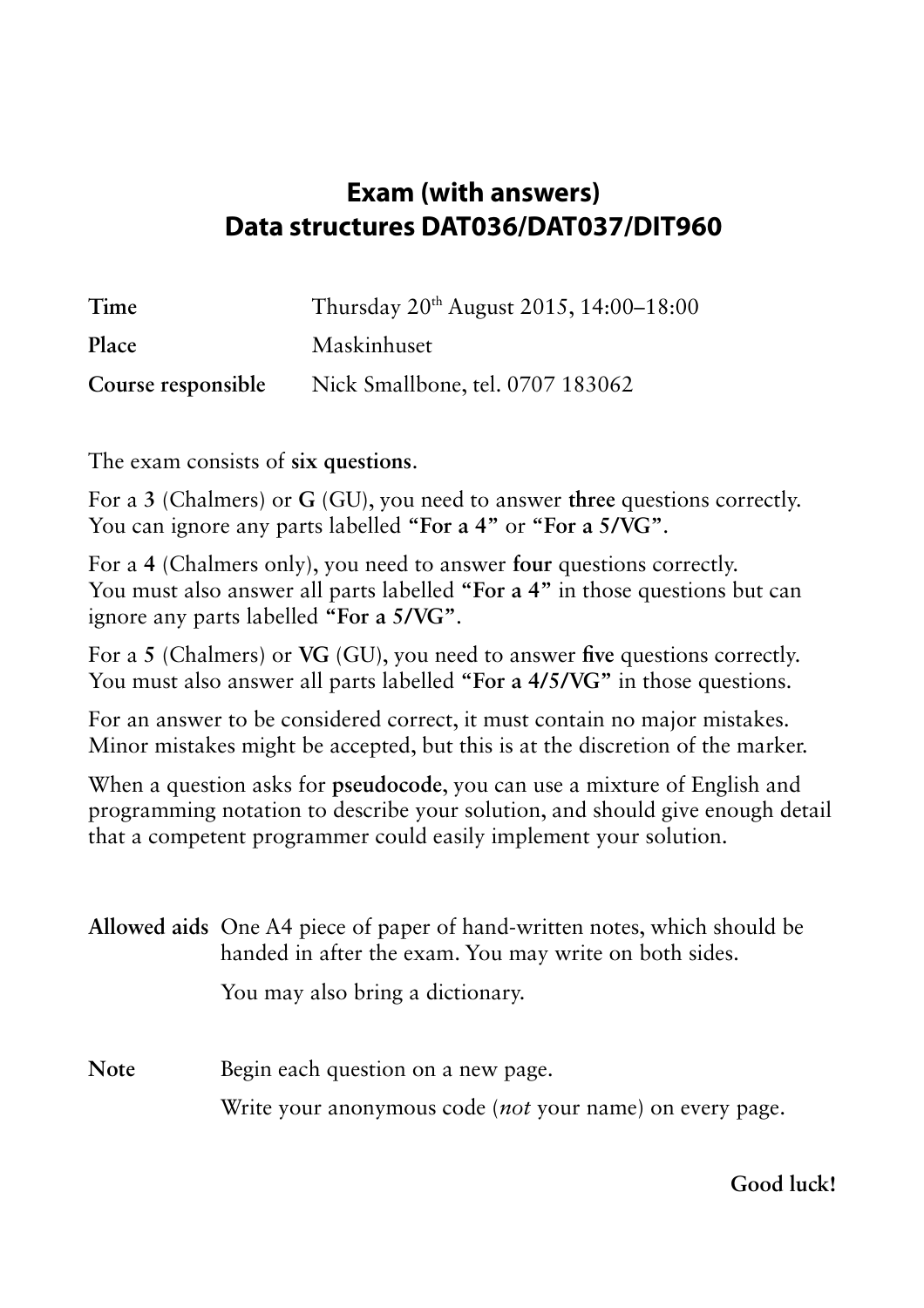1. Consider the following algorithm for sorting an array a with the help of a priority queue.

```
q = new priority queue
for every element x in a
   q.insert(x)
i = 0while q is not empty
  a[i] = q.findMinimum()
   q.deleteMinimum()
  i = i+1
```
Assuming that  $n$  is the length of the input array, what is the big-O complexity of this algorithm, if the priority queue is implemented using:

a) an unsorted array,

 $O(n^2)$ . Insert takes (amortised)  $O(1)$  time so the for-loop takes  $O(n)$ **time. But findMinimum and deleteMinimum take O(n) time so the while-loop takes**  $O(n^2)$  **time.** 

b) a binary heap,

**O(n log n). Insert takes (amortised) O(log n) so the for-loop takes O(n log n) time. DeleteMinimum also takes O(log n) so the whileloop takes O(n log n) time.**

c) **For 4/5/VG only:** a sorted array?

 $O(n^2)$ . Insert takes  $O(n)$  time so the for-loop takes  $O(n^2)$  time.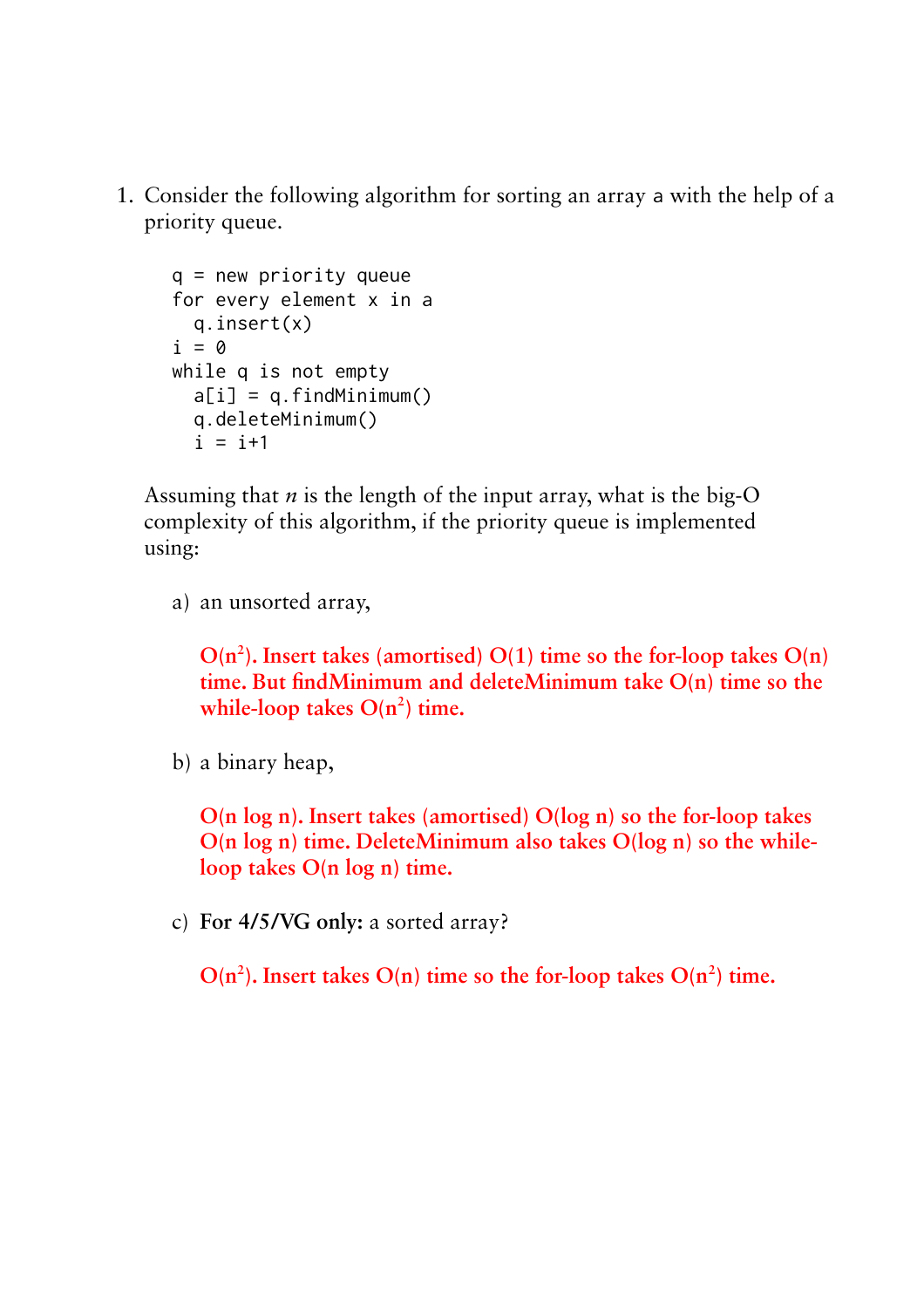2. Consider the following hash table implemented using *linear probing*, where the hash function is the identity,  $h(x) = x$  (modulo 10).

| 10   1   11         14   5   XXX     7   18 . |  |  |  |  |  |
|-----------------------------------------------|--|--|--|--|--|

a) The value that was previously at index 6 has been deleted, which is represented by the **XXX** in the hash table.

Which value might have been stored there, before it was deleted? There may be several correct answers, and you should write down **all** of them.

**A)** 26 **B)** 2 **C)** 17 **D) 2**4 **E)** 6 **F)** 13

**Because of probing, an element is either stored at the index corresponding to its hash or a greater index. So the deleted value's hash could have been 4, 5 or 6. The correct answers are A (26), D (24), E (6).**

b) **For 4/5/VG only:**

Hash tables typically have better performance than balanced binary search trees. Even so, both are widely used in practice. One reason is that a hash table does not support all the operations that a BST does.

Give an example of an operation which can be efficiently implemented for a binary search tree but not for a hash table.

**One example: find the smallest element in the hash table. (Or get the elements in increasing order.)**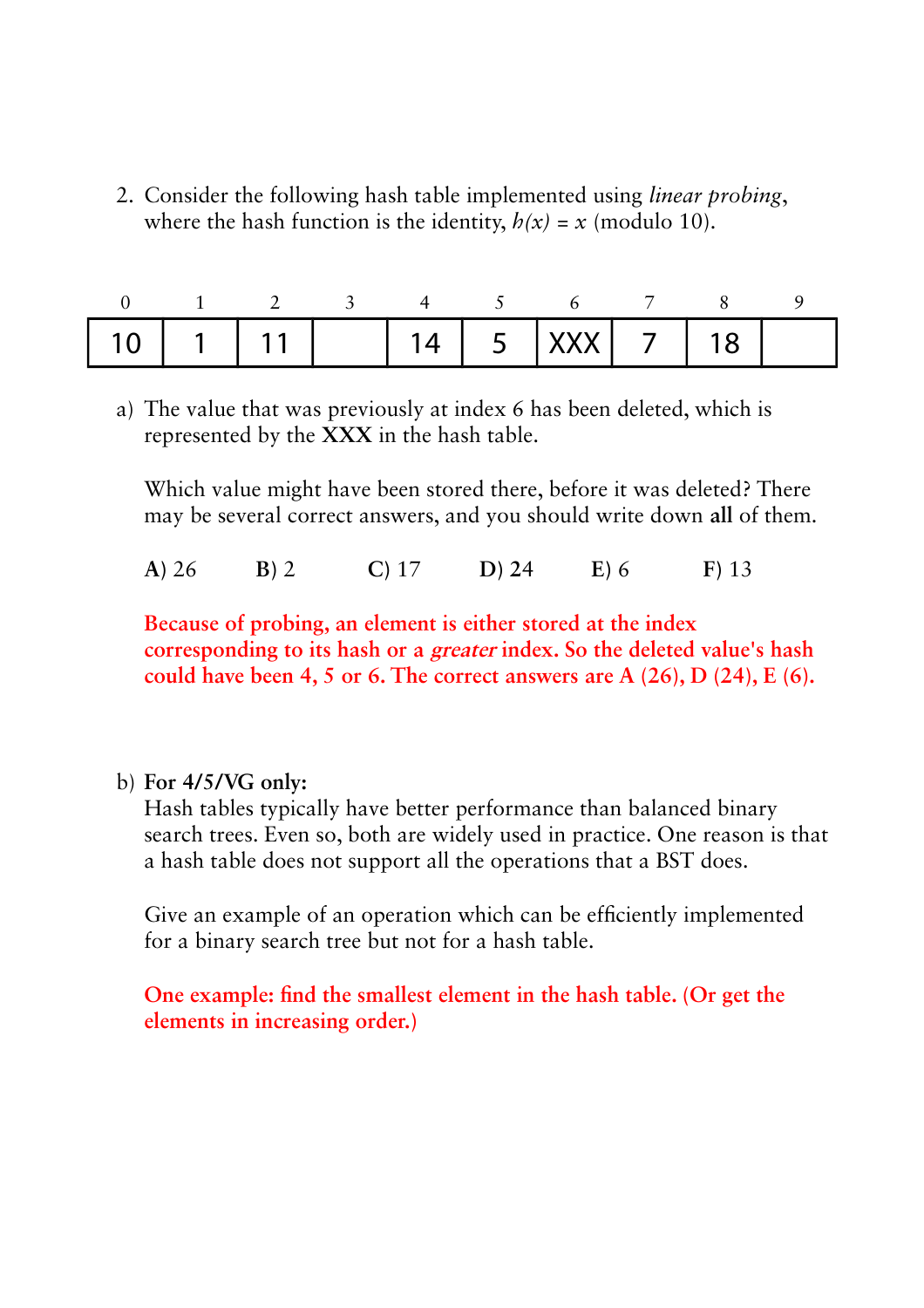3. You are given the following weighted graph:



a) Suppose we perform Dijkstra's algorithm starting from node **D**. In which order does the algorithm visit the nodes, and what is the computed distance to each of them?

| Node     | $\mathbf{A}$ |  |  | □ | Η |
|----------|--------------|--|--|---|---|
| Distance |              |  |  |   |   |

b) In its basic form, Dijkstra's algorithm computes the *distance* from one node to all other nodes, but it doesn't tell you the shortest path.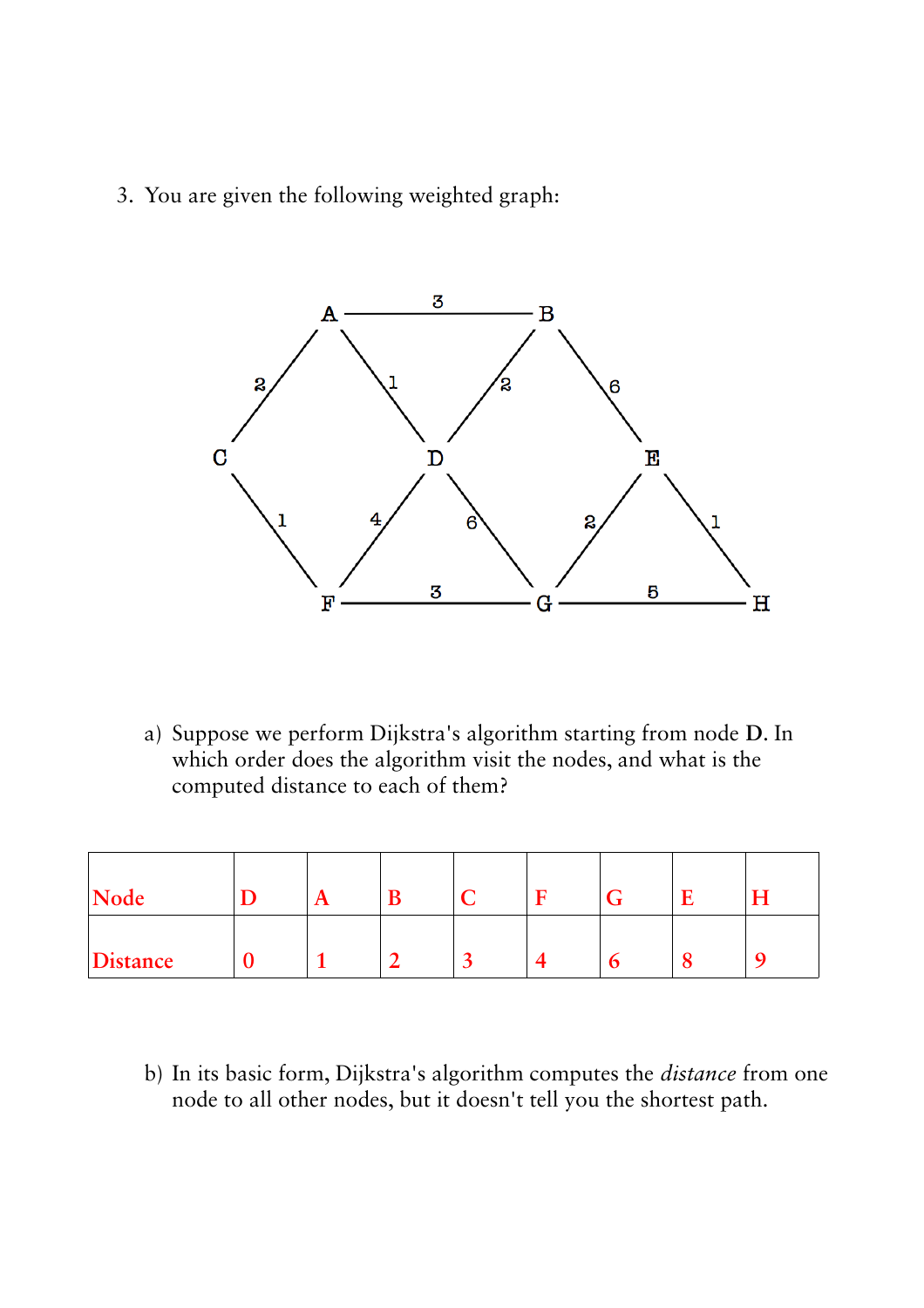Suppose you have run Dijkstra's algorithm on a graph, in other words you know the shortest distance from a node *x* to all other nodes in the graph. How can you use this information to find the shortest path from *x* to another node *y*?

Answer either in pseudocode or English. If you want you can use finding the shortest path from **D** to **H** as an example – but your answer should make it clear how to do this for any graph.

**The idea: work out which node is immediately before y on the shortest path.**

**To do this we look at all nodes z that have an edge to y. Node z is immediately before**  $\bf{v}$  on the shortest path if: distance from  $\bf{x}$  to  $\bf{z}$  + length of edge from  $z$  to  $y =$  distance from  $x$  to  $y$ . Having found  $z$ , we **recursively find the shortest path to z, and then follow the edge from <sup>z</sup> to y.**

**For example, to go from D to H (distance 9), we look at nodes E and G:**

- **EXECUTE:** Distance from D to E + length of edge from E to H =  $8 + 1 = 9$
- **•** Distance from D to G + length of edge from G to  $H = 6 + 5 = 11$

**So we should take the shortest path to E (which we find by recursion), and then follow the edge from E to H.**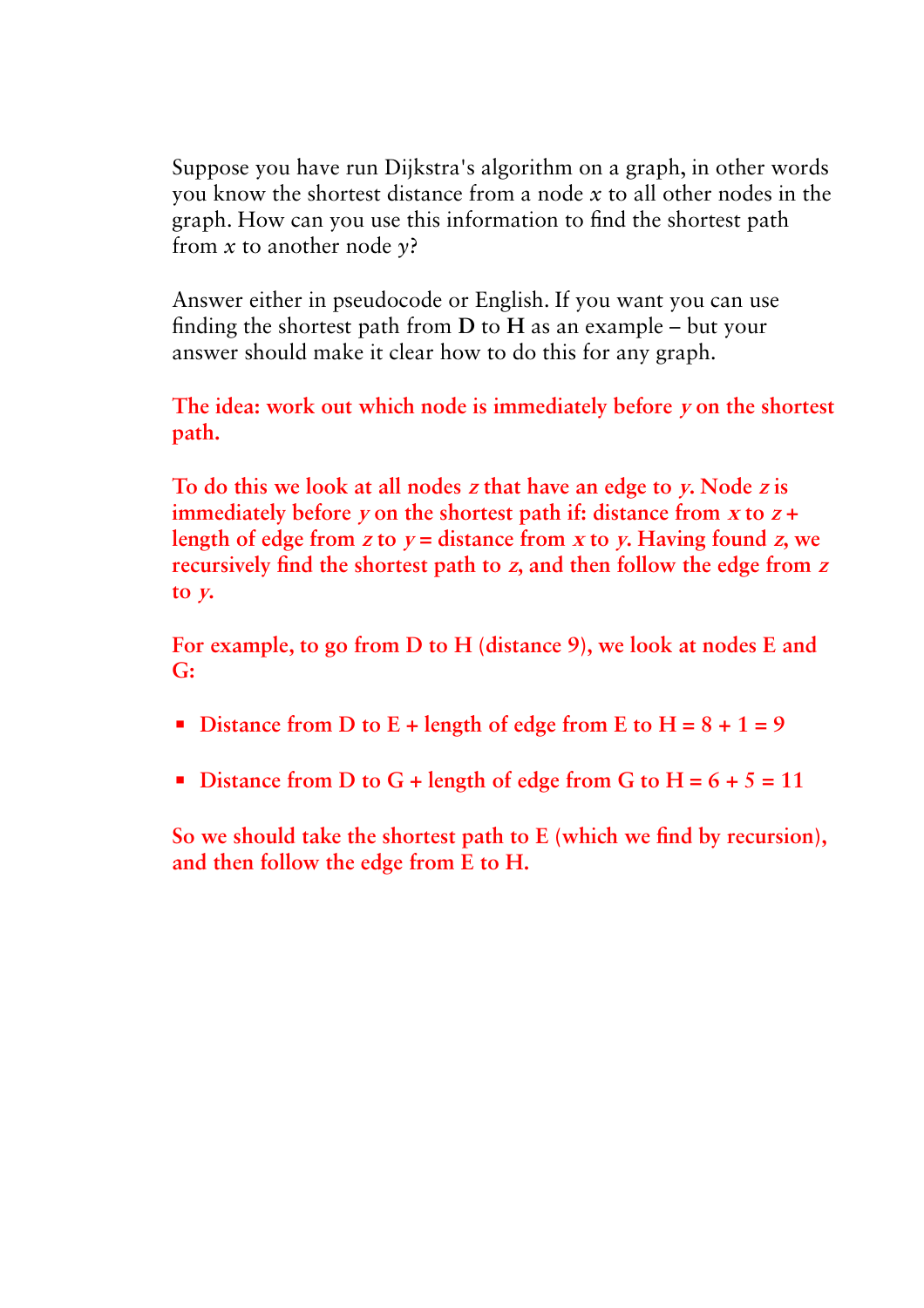- 4. In this question you should design a data structure that is almost a priority queue, except that you can find and remove the *second-smallest* element. It should support the following operations:
	- new(): create a new, empty priority queue
	- $\circ$  insert(x): add an integer x to the priority queue
	- findSecondSmallest(): return the second-smallest element
	- deleteSecondSmallest(): remove the second-smallest element

## **You may freely use standard data structures and algorithms from the course in your solution, without explaining how they are implemented.**

You should say what design or existing data structure you have chosen, and give **pseudocode** for each of the operations – you don't need to write fully detailed Java code.

The operations must have the following time complexities:

```
◦ For a 3/G:
```
 $O(1)$  for new, O(log n) for insert, O(log n) for findSecondSmallest O(log n) for deleteSecondSmallest (where n is the number of elements in the priority queue)

**One way is to use a priority queue and simply remove the smallest element whenever you want to look at the second smallest (remembering to put it back afterwards). So** findSecondSmallest **would go:**

 $x =$  deleteMinimum()  $v = findMinimum()$ insert(x) return y

**and** deleteSecondSmallest **would go:**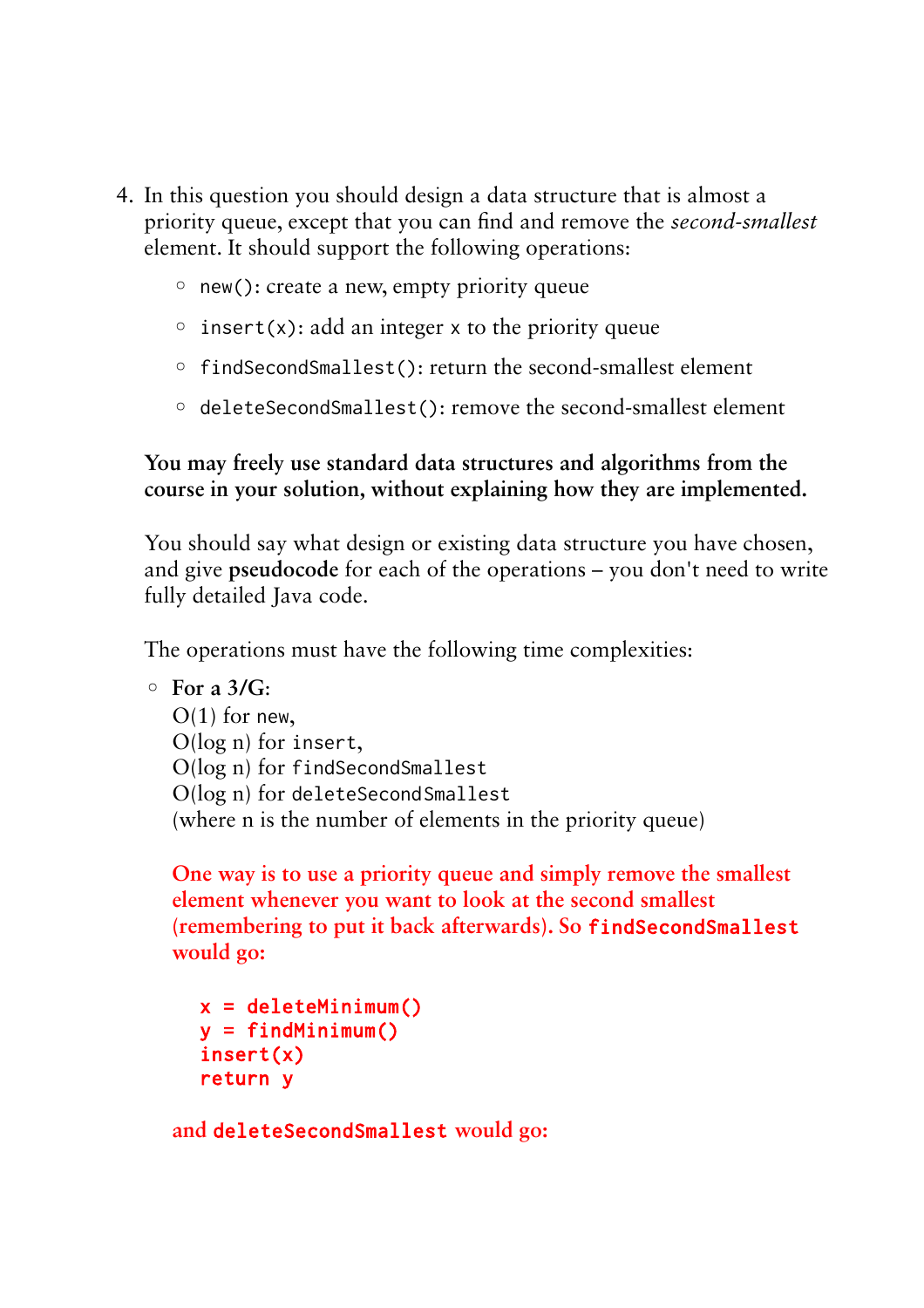```
x = deleteMinimum()
deleteMinimum()
insert(x)
```
◦ **For a 4:**

as for G but the complexity of findSecondSmallest must be O(1).

**Use a priority queue and store all the elements except the smallest in it. Store the smallest element in a separate variable. If the queue is called** q **and the variable is called** min**, then** findSecondSmallest **is simply** q.findMinimum() **and** deleteSecondSmallest **is**  q.deleteMinimum()**. For** insert(x) **you have to check if the inserted element is the smallest element or not:**

```
if x < min then
   q.insert(min)
  min = xelse
   q.insert(x)
```
**For a 5/VG (you may wish to answer the earlier part first):**

Generalise your data structure so that it supports finding and removing the *k*th-smallest element, where *k* is a constant chosen by the user when the data structure is created. The time complexity should be:

O(1) for new and findKthSmallest; O(log n) for insert and deleteKthSmallest.

**Hint for a 5/VG:** it might help to store the *k* smallest elements separately from the rest.

**The idea is similar to the one for a 4. We have a min heap** q **for all the elements except the k-1 smallest ones. We store the k-1 smallest elements in a max heap** smallest**.** findKthSmallest **is** q.findMinimum **and**  deleteKthSmallest **is** q.deleteMinimum**. For** insert(x)**, we have to check if the new element is one of the k-1 smallest or not:**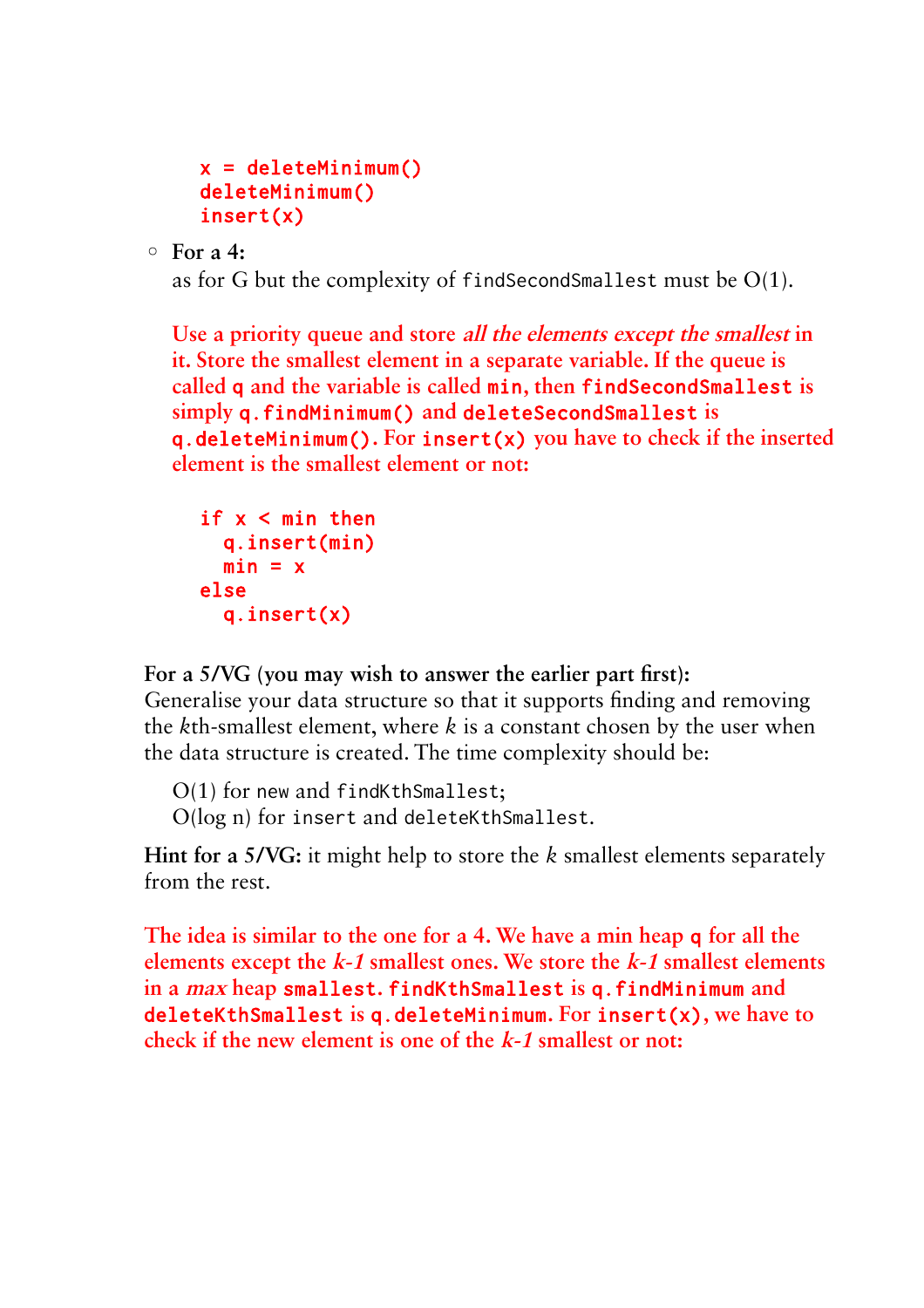```
if smallest.size() < k then
 smallest.insert(x)
else if smallest.size() = k and x < smallest.findMaximum() then
 q.insert(smallest.deleteMaximum())
else
  q.insert(x)
```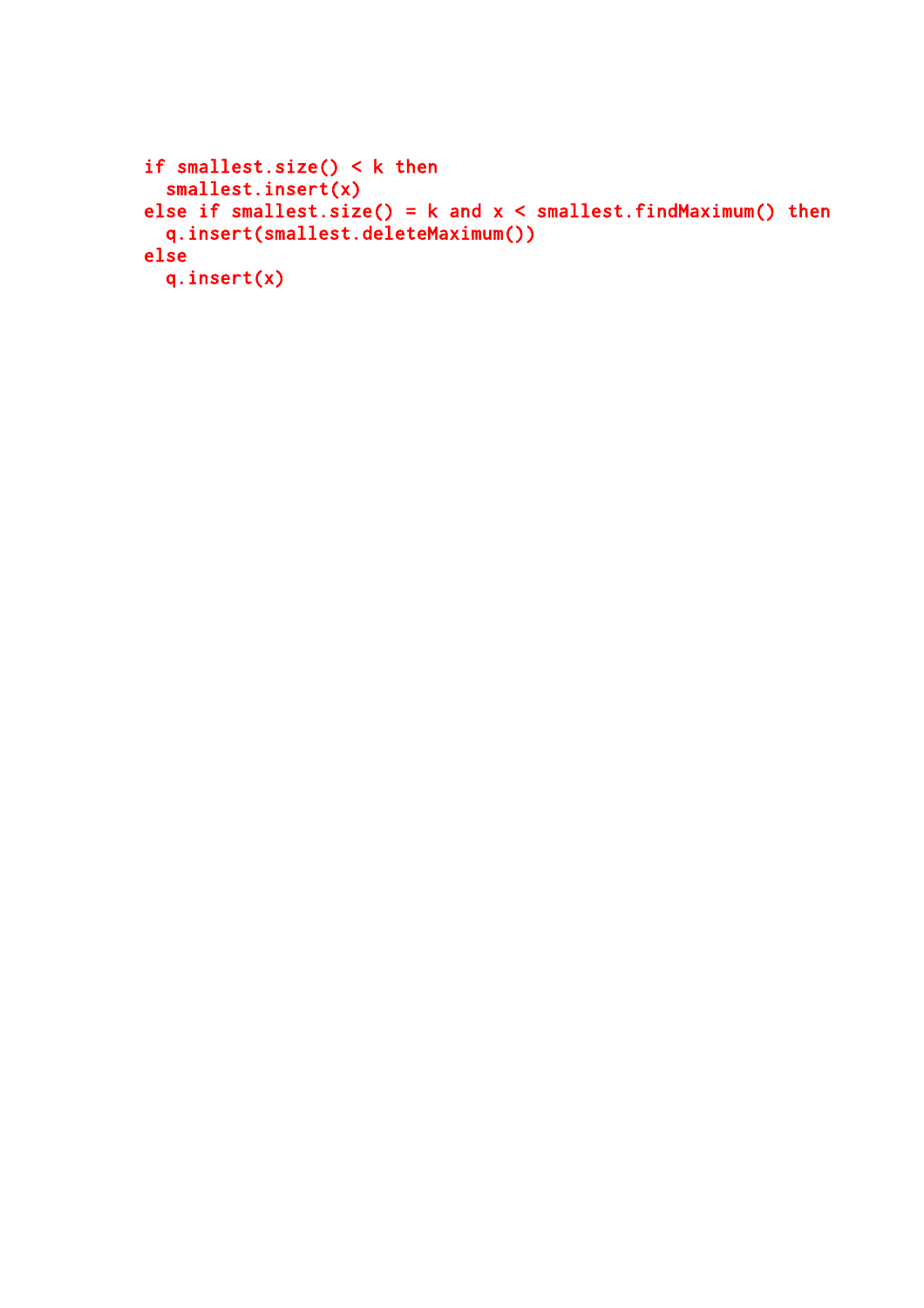5. Have a look at the following three binary trees.



a) One of these trees is an AVL tree. Which one?

**C is an AVL tree. A is not a binary search tree (25 > 12) and B is not balanced enough (height of left child of root = 4, height of right child of**   $root = 2)$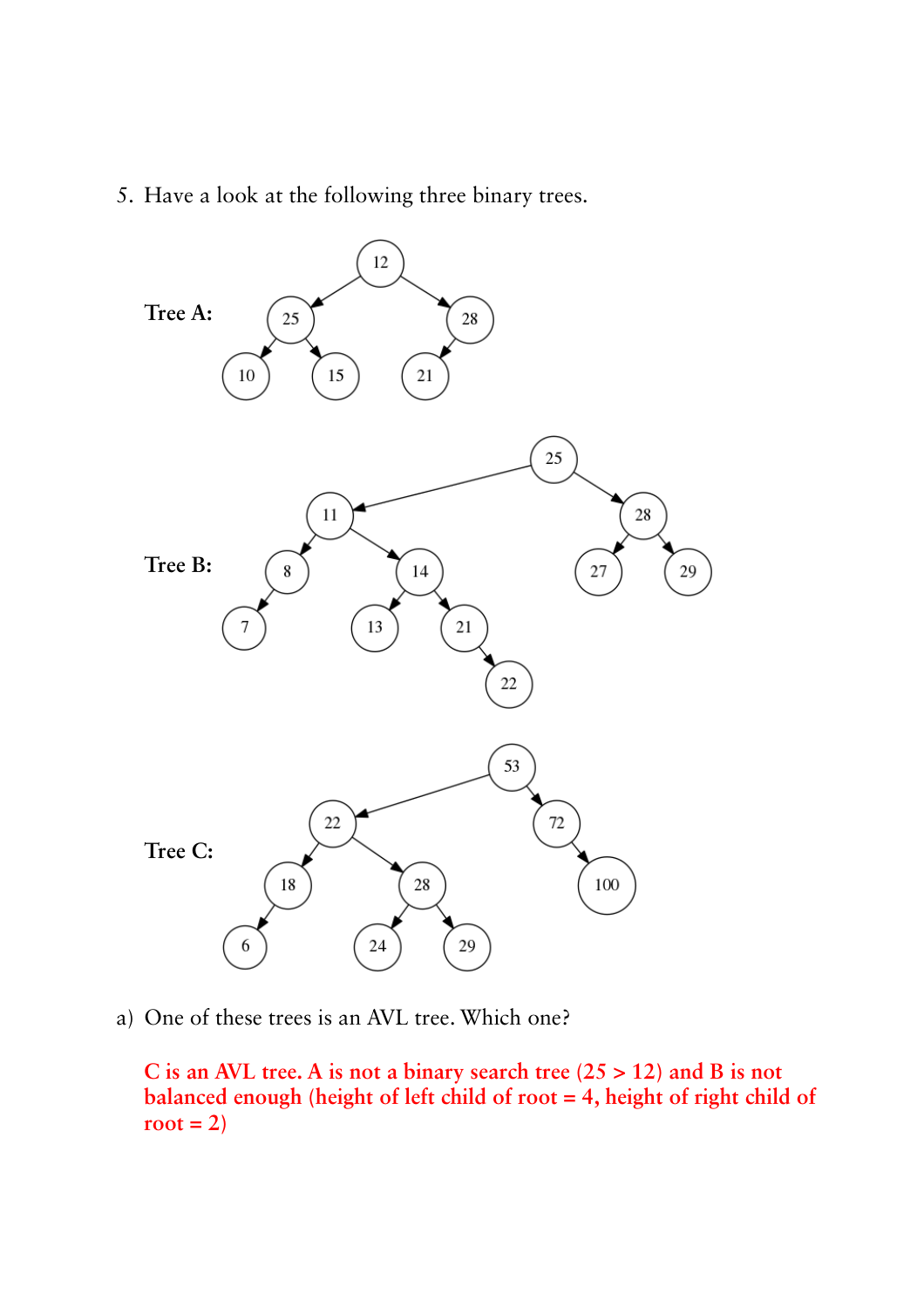b) Insert 30 into the tree using the AVL insertion algorithm. Write down the final tree.

**After inserting 30 using BST insert, the tree is unbalanced (root's left child height = 4, right child height = 2). It's a left-right tree so a double rotation fixes it:**